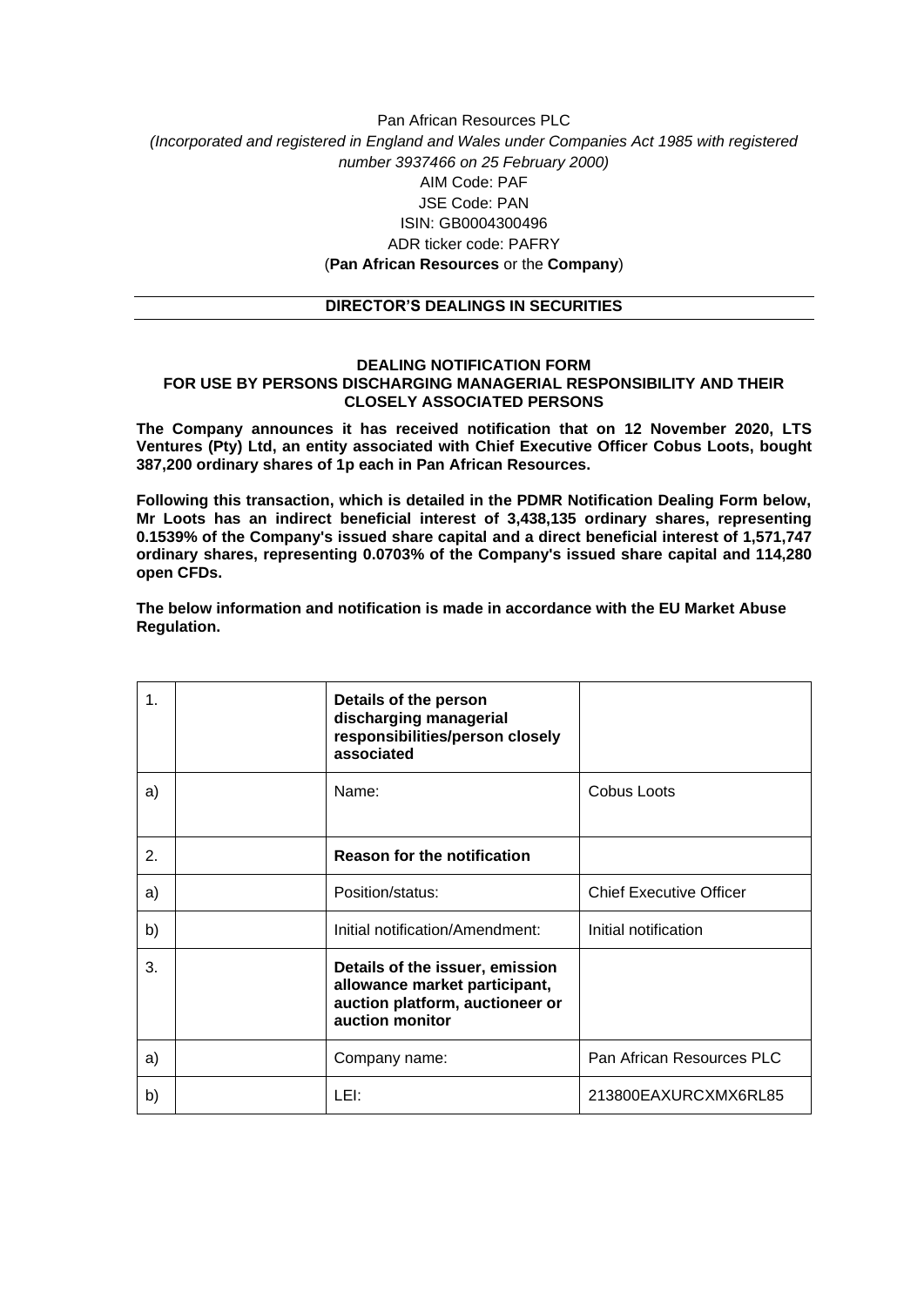| $\mathbf{4}$ . | Details of the transaction(s):<br>section to be repeated for (i)<br>each type of instrument; (ii)<br>each type of transaction; (iii)<br>each date; and (iv) each place<br>where transactions have been<br>conducted |                                                                                                                                            |
|----------------|---------------------------------------------------------------------------------------------------------------------------------------------------------------------------------------------------------------------|--------------------------------------------------------------------------------------------------------------------------------------------|
| a)             | Description of the financial<br>instrument, type of instrument:                                                                                                                                                     | Ordinary shares of 1p each<br>Identification code:<br>GB0004300496                                                                         |
| b)             | Nature of the transaction:                                                                                                                                                                                          | Acquisition of ordinary shares<br>by an associate of Cobus<br>Loots, namely LTS Ventures<br>(Pty) Ltd, of which he is the<br>sole director |
| C)             | Price(s) and volume(s):                                                                                                                                                                                             | 387,200 ordinary shares<br>VWAP ZA 423.57 cents per<br>share<br>Low ZA 412.00 cents per share<br>High ZA 436.00 cents per share            |
| d)             | Aggregated information:                                                                                                                                                                                             | ZAR 1,640,063.04                                                                                                                           |
| e)             | Date of the transaction:                                                                                                                                                                                            | 12 November 2020                                                                                                                           |
| f)             | Place of the transaction:                                                                                                                                                                                           | Johannesburg Stock Exchange                                                                                                                |

# Additional information disclosed in accordance with the JSE Listings Requirements:

| a) | Nature of interest of executive:                                                       | Indirect beneficial                              |
|----|----------------------------------------------------------------------------------------|--------------------------------------------------|
| b) | On-market or off-market:                                                               | On-market                                        |
| C) | Clearance given in terms of paragraph 3.66 of the<br><b>JSE Listings Requirements:</b> | Yes                                              |
| d) | Holding following transactions:                                                        | Indirect beneficial 3,438,135<br>ordinary shares |
|    |                                                                                        | Direct beneficial 1,571,747<br>ordinary shares   |
|    |                                                                                        | 114,280 open CFDs                                |

## Johannesburg

16 November 2020